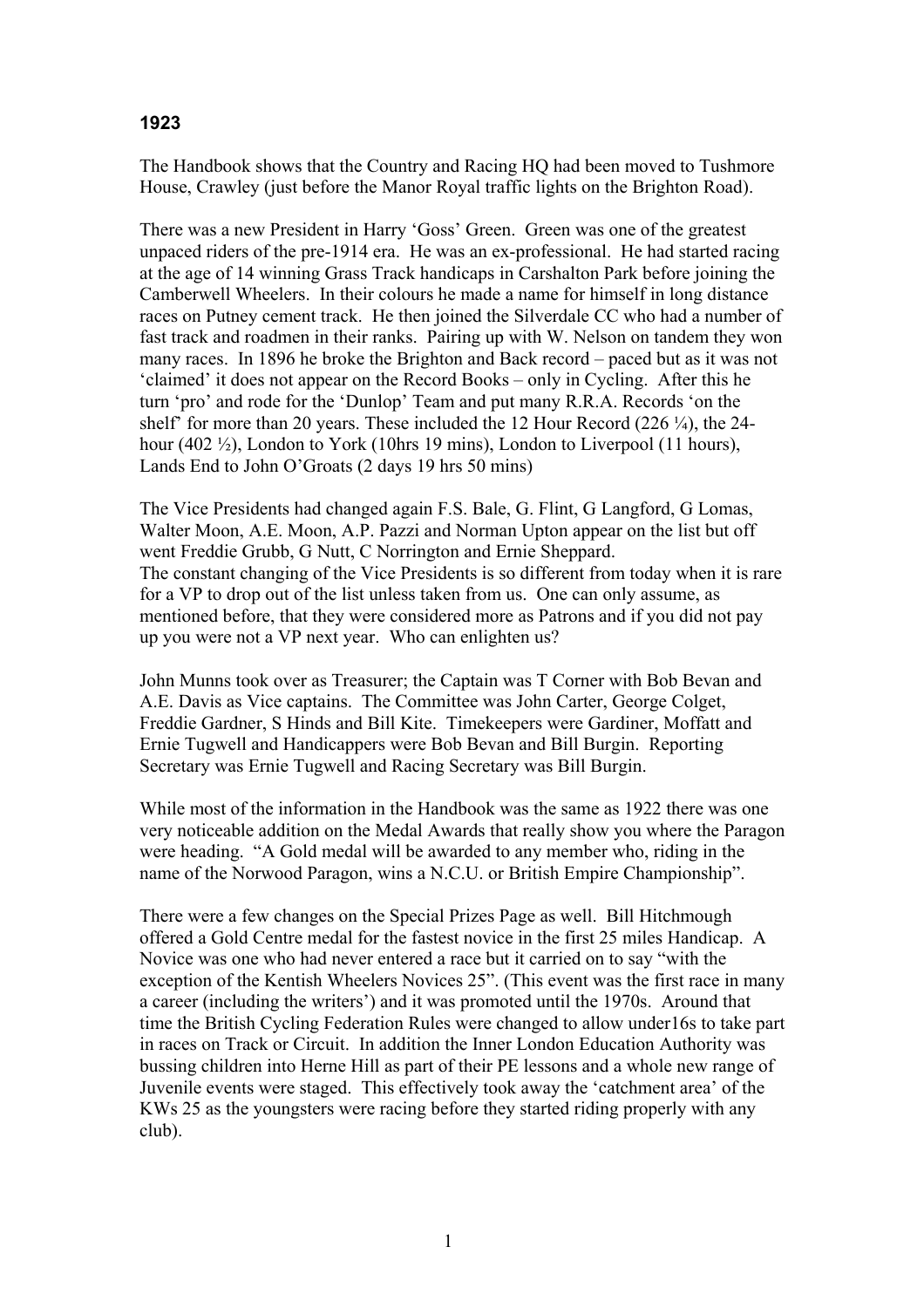Amongst the adverts was one for Palmer Tyres. Road racing tyres were on offer for 12/- and tubes for 3/9. The standard Roadster tyre was offered for 12/6 W.E cover of 14/- B.E. cover (Wired edge/Beaded edge) with the tubes at 3/9. The Buccaneer cover was only 9/6 W.E or 11/- B.E. and the tube 3/3. Leader's Racing machine cost from £8.10.0d and G.E. Pepper, Watchmaker and Optician, of 1 Station Parade, Norbury was offering Alarms and Striking Clocks.

Thirty riders were down for the first Handicap 25 mile on April  $29<sup>th</sup>$  and what a start. Over the winter young Frank Southall had bought a proper racing machine and had benefited from a winter season of Club Runs. The result - Fastest time, winner of the Palmer Tyre Company prize and a new Club Record, by 5", of 1.9.40! He was 4'02" faster than Ben Mason and 5'42" faster than 3rd man R Corner. He won the Handicap as well but to give the Handicappers their due Frank was on Scratch. After all they had been riding with him all winter!  $2<sup>nd</sup>$  on Handicap was W.J. Smith 1.10.42 (10.30" allowance) and  $3<sup>rd</sup>$  place F Nightingale 1.11.39 (6'). E.E. Davis won the Bill Hitchmough Medal for the fastest novice with a ride of 1.23.32.

The 50mile Handicap had 22 entries and R Corner, who has always appeared in the results as  $2^{nd}$  or  $3^{rd}$  finally had his Day, winning in 2.31.58 and to add to his joy his 8'30" allowance also ensured First handicap with 2.23.38. Ben Mason was  $2^{nd}$  in 2.32.45 and John Carter 3<sup>rd</sup> in 2.34.50. Corner's excellent ride gave him the Handicap by nearly 4' from F Nightingale 2.27.20 (9'30") with H Spurling  $3<sup>rd</sup>$  with 2.28.44  $(12')$ .

A feature of these events was that the fastest men on Handicap, the scratch men, started FIRST and the slowest rider on Handicap started LAST. Today we tend to do the reverse to give a climax to the event. Other Handicaps during the year are not quite so strict in the field layout probably due to 'improvements' being reported the previous week-end and the Handicappers subsequent amendments.

On June 3<sup>rd</sup> Frank Southall was invited as one of the fastest 25 milers in the country to a Scratch Road Event promoted by the Fulham Wheelers. The Winner was H Hughes in 1.5.14, S Artaud was  $2^{nd}$  1.5.35 and Frank Southall was  $3^{rd}$  in 1.6.20. He also won the North London '50' with a time of 2.21.59.

The second 50 miles Handicap on July  $1<sup>st</sup>$  also had a large entry with 27 names on the card. Frank Southall was off No.1 and came back in 2.23.37 to take first prize and first on Handicap. He beat the old Club Record by 4'51. Ben Mason rose to the occasion also beating the Record with 2.27.15 and although he only had 1' allowance he claimed  $2<sup>nd</sup>$  Handicap prize with 2.26.15. The rest had a good scrap amongst themselves but the top riders were in a different League. L Bignall was  $3<sup>rd</sup>$  in 2.27.27 (5<sup>2</sup>), George Colget  $4^{th}$  in 2.27.34 (2<sup>2</sup>) and A.E. Davis  $5^{th}$  in 2.27.35 (11<sup>2</sup>30<sup>2</sup>).

July can be a nasty month for racing and the  $29<sup>th</sup>$  was one of those days. 11 riders were down on the sheet for the 100 miles Handicap and the Dunlop Cup but only 3 made it to the Finish! George Colget held off Ben Mason by 1'34" (5.26.32 to 5.28.06) to win the Dunlop Cup but Ben collected the Handicap with 13' allowance. 3<sup>rd</sup> place and 3<sup>rd</sup> Handicap and the only other finisher was A.E. Davis in 5.59.25.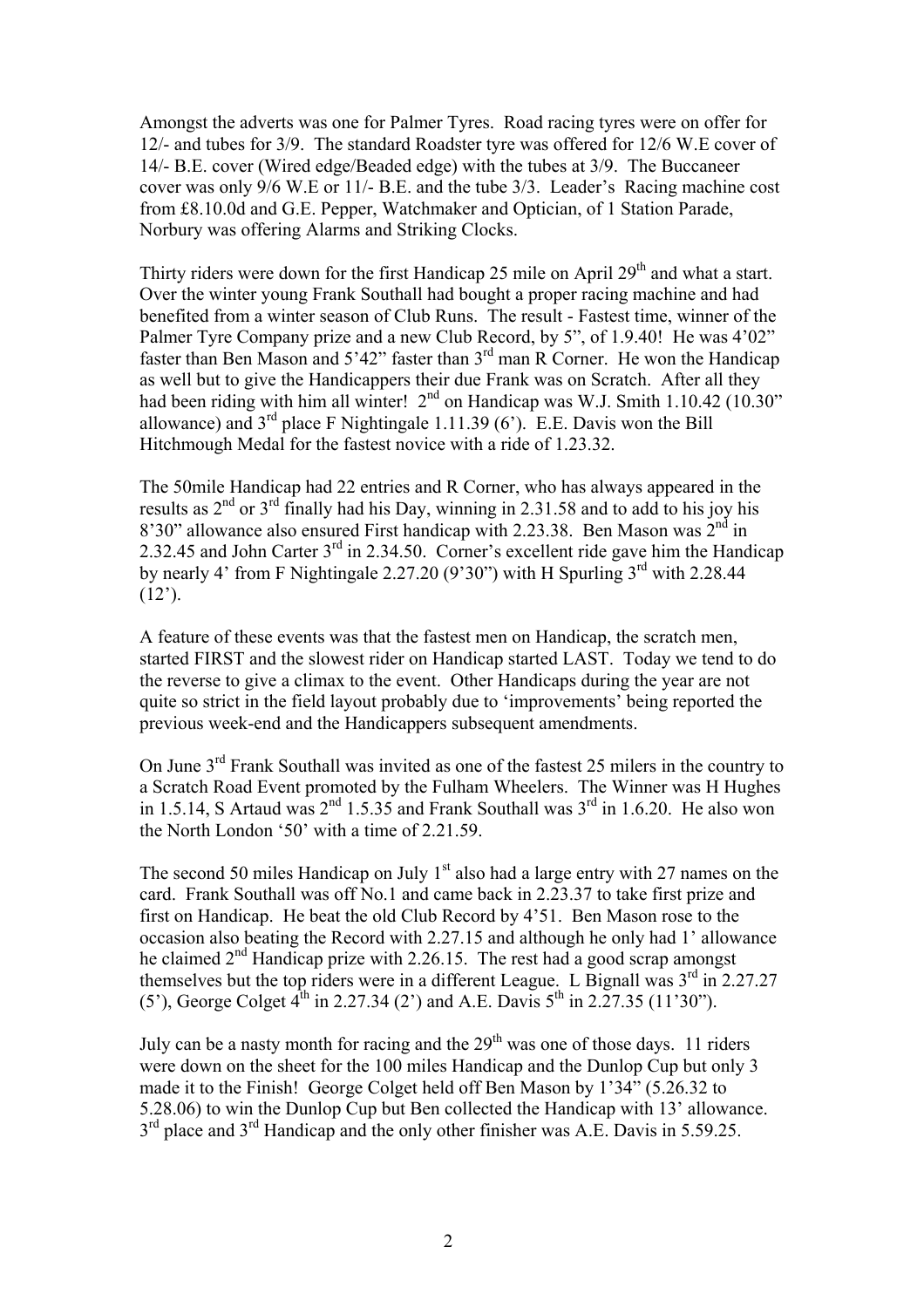The 12-hour event was held on the  $9<sup>th</sup>$  September and saw a new record established for the Tandem event when Bill and George Kite rode out time with 213¼ miles. Behind them, on their solo machines, was George Colget with 199 miles, Frank Southall 196 ¼ miles, and A.E. Davies 190 miles. E Gardner took the Handicap with 238 miles (183 plus 55).  $2<sup>nd</sup>$  was A.E. Davis 230 miles (190 plus 40) and  $3<sup>rd</sup>$  was T Corner 227 ¼ miles (182 ¼ plus 45).

Frank Southall's first representative race occurred on the  $23<sup>rd</sup>$  September when he rode the London Association's '100' miles event as a member of the London South Team. Heavy rain before the race and many showers during it ensure a large number of non-finishes. Frank won in 5.4.08 3'52" too good for Dave Marsh (University) for London East and 7'10" faster than 3<sup>rd</sup> place man C Hearn (Marlboro) London West. No other rider from London South appears in the top 12 which stretched down to 5.29. This was a truly excellent ride in foul conditions.

The following week-end Frank continued his winning ways in the SCCU '25' coming home in 1.6.05 to win by 1'23" from S Loutit (Corrance) and 1'52" from D Hunt (Kentish Whs). The Kentish Whs won the Team Race in 3.25.37 from the Paragon Team of Southall, Ben Mason and Arch Allin – 3.26.29

October  $7<sup>th</sup>$  was Mayne Cup day and 24 hopefuls were on the card. Scratchman off first, slowest on handicap last as per usual. Ben Mason duly obliged with fastest time, 1.11.10, but was closely pursued by Arch Allin with 1.11.21 and R Corner back in (his usual)  $3<sup>rd</sup>$  place on 1.13.03. Man of The Day was George Moffatt who managed to get 7' allowance to win with a nett 1.7.28 but he only just made it as M.J. Gillard did 1.7.36 (also 7') and K Newcombe returned for  $3<sup>rd</sup>$  place in 1.8.12 (9'). Last man off was G. Millard, the Tailor who advertised in the Handbook. He took 1.44.35 and was placed  $19<sup>th</sup>$  in the handicap with 1.19.35! It gives you some idea of how difficult racing could be 80 years ago.

Frank Southall won the Club Championship. By dint of riding a 100 miles time trial on August  $12<sup>th</sup>$  in 5.29.12 he collected 412 points that has been amended, in the record Books, to 390 without any alteration in the points awarded for the individual events. No one else listed appears to have completed the four distances. However on checking this seeming anomaly we found that both A.E. Davies (158 points) and A Ewart (122 points) did qualify – albeit at some distance from the winner. It would appear that the Recorder could not be bothered to finish the job once he had ascertained Southall's overwhelming point's score.

Earlier in the year Frank Southall had accomplished another first for the Paragon. In the W.L.C.A. Longmarkers 25" for riders who had not previously beaten 1.13.0 he won the race with a ride of 1.8.09. The first Association Race win for any member of the Paragon. This, of course, explains his scratch mark in the first 25 miles Handicap.

The Club Time Trials held at other times during the year should not be written off as rides for the boys to keep them amused. Some serious rides were done. Back on May  $27<sup>th</sup>$  young Frank Southall astounded everyone by taking nearly 3 minutes off the Club Record with a ride of 1.6.45. If you are thinking that Frank's ride of 1.8.09 should have ranked as Club Record before the 1.9.40 in the Handicap 25 you have to read the Rule Book at that time. It says that it could not count because it was not done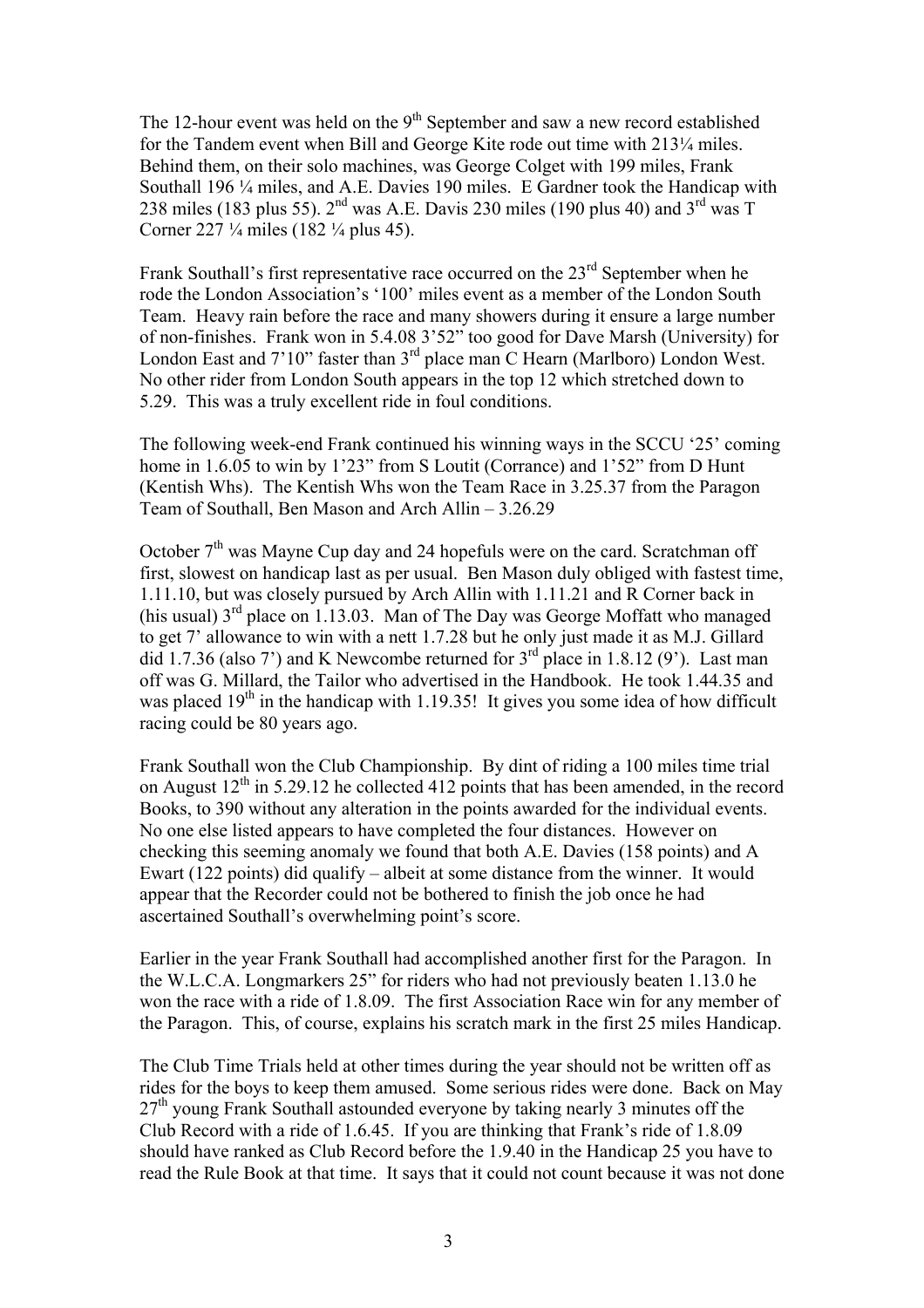on 'Southern' Roads, i.e. Surrey or Sussex. The W.L.C.A. promoted on the Middlesex and Berkshire courses.

During the year the S.C.C.U. organised an Open 25 miles handicap and H Spurling gained a  $3<sup>rd</sup>$  place with a nett time of 1.3.03 2 minutes behind R Purchase of the Redhill who later joined the Paragon.

Also in the record Books is a reference to a 1 mile Grass Handicap at Caterham won by Frank Southall from A.E. Allin and Ernie Tugwell.

Then on September 2<sup>nd</sup> Bill and George Kite set up the 100 miles Tandem Record of 5.10.15 the week before they established the 12hour Record mentioned above. Then to round off the season Bill Hitchmough and R Corner took 34" off the 50 mile Tandem record set by Norman Upton and George Moffatt in 1911 recording 2.11.01. In all 43 Standard Medals were awarded this year. Nine were Gold and three were 'Special Gold'. To Frank Southall for his 1.6.45 '25' and to George Moffatt and Norman Upton for their Tandem '50'.

The SCCU Hillclimb on Titsey Hill saw another Open win by Frank Southall with 1<sup>st</sup> handicap to boot with a ride of 3'42.2" from N Robins (Polytechnic) 3'47.6" and A Little (Nightingale)  $3'52.8''$ . The Paragon was  $2<sup>nd</sup>$  Team but we have no record of the other riders or their times.

Later on in the autumn a Club Hill Climb was held (on White Hill?) Fastest time was by Frank Southall and the Handicap went to S Weatherhead from Bill Burgin and F Nightingale.

Later in the year we had some other 'new' members from the Croydon Wheelers when it folded namely Bill and George Saggers, E Gibbs and R Hole of whom more anon.

Quite a season! What will 1924 bring us?

|    | <b>Scratch Result</b> | 25 tt   |   | <b>Handicap Result</b> |         |         |
|----|-----------------------|---------|---|------------------------|---------|---------|
|    |                       | 27.4.24 |   |                        |         |         |
|    |                       |         |   |                        |         |         |
| 30 | <b>Entries</b>        |         |   |                        |         |         |
| 26 | <b>Starters</b>       |         |   |                        |         |         |
| 23 | <b>Finishers</b>      |         |   |                        |         |         |
|    |                       |         |   |                        |         |         |
| 1  | Southall F            | 1.06.10 | 1 | Ware V                 | 11.00   | 1.02.05 |
| 2  | Allin AE              | 1.12.00 | 2 | Carter J               | 11.00   | 1.02.37 |
| 3  | Ware V                | 1.13.05 | 3 | Roe H                  | 15.00   | 1.06.05 |
| 4  | Mason E               | 1.13.35 | 4 | Southall F             | Scratch | 1.06.10 |
| 5  | Carter J              | 1.13.37 | 5 | Finn AW                | 14.00   | 1.06.58 |
| 6  | Saggers W             | 1.14.33 | 6 | Baker F                | 12.00   | 1.07.03 |
| 7  | <b>Bignall LH</b>     | 1.14.38 | 7 | Allin AE               | 4.30    | 1.07.30 |
| 8  | Nightingale F         | 1.15.46 | 8 | Saggers W              | 7.00    | 1.07.33 |
| 9  | Hole R                | 1.16.30 | 9 | <b>Bignall LH</b>      | 7.00    | 1.07.38 |

## **Club Time Trial Results**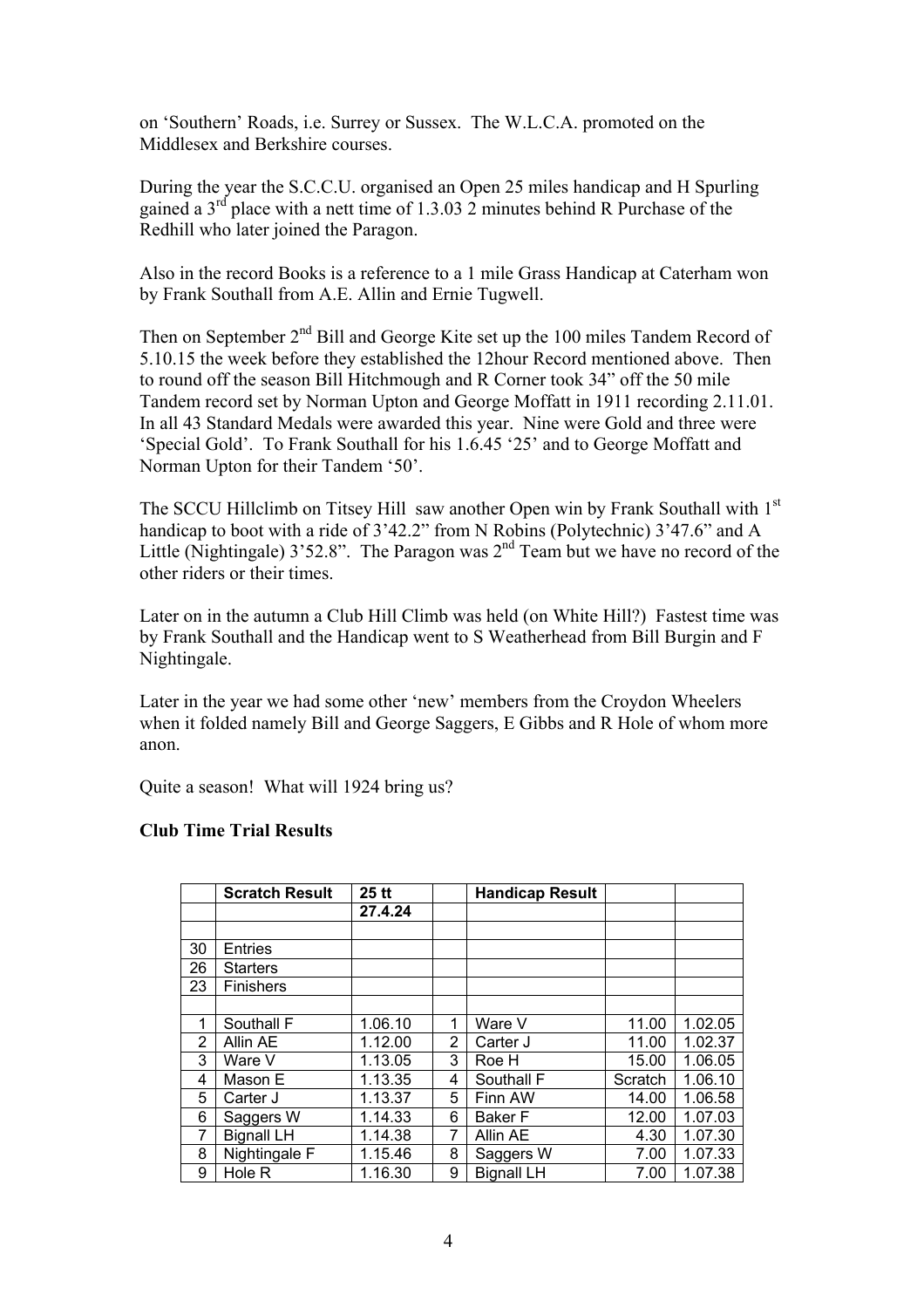| 10                  | Gillard WJ                       | 1.16.40            | 10              | Powis W                | 15.00        | $1.07.\overline{44}$ |
|---------------------|----------------------------------|--------------------|-----------------|------------------------|--------------|----------------------|
| 11                  | Francis J                        | 1.18.59            | 11              | Nightingale F          | 7.30         | 1.08.16              |
| 12                  | <b>Baker F</b>                   | 1.19.03            | 12              | Francis J              | 10.00        | 1.08.59              |
| 13                  | Smith WJ                         | 1.19.42            | 13              | Hole R                 | 7.30         | 1.09.00              |
| 14                  | Ward JP                          | 1.19.42            | 14              | <b>Tarrant H</b>       | 13.00        | 1.09.00              |
| 15                  | Weatherhead SH                   | 1.20.15            | 15              | Gillard WJ             | 7.30         | 1.09.10              |
| 16                  | Finn AW                          | 1.20.58            | 16              | Smith WJ               | 10.30        | 1.09.12              |
| 17                  | Roe H                            | 1.21.05            | 17              | Mason E                | 4.00         | 1.09.35              |
| 18                  | <b>Tarrant H</b>                 | 1.22.00            | 18              | Saggers G              | 15.00        | 1.09.42              |
| 19                  | Powis $\overline{W}$             | 1.22.44            | 19              | Ward JP                | 10.00        | 1.09.42              |
| 20                  | <b>Spurling HL</b>               | 1.22.48            | $\overline{20}$ | Sutton LJ              | 15.00        | 1.10.03              |
| 21                  | <b>Walker F</b>                  | 1.23.42            | 21              | Weatherhead SH         | 9.00         | 1.11.15              |
| 22                  | Saggers G                        | 1.24.42            | 22              | <b>Walker F</b>        | 10.30        | 1.13.12              |
| 23                  | Sutton LJ                        | 1.25.03            | 23              | Spurling HL            | 6.00         | 1.16.48              |
|                     |                                  |                    |                 |                        |              |                      |
|                     | <b>Scratch Result</b>            | 30 h/c             |                 | <b>Handicap Result</b> |              |                      |
|                     |                                  | 18.5.24            |                 |                        |              |                      |
|                     |                                  |                    |                 |                        |              |                      |
| 26                  | Entries                          |                    |                 |                        |              |                      |
| 25                  | <b>Starters</b>                  |                    |                 |                        |              |                      |
| 24                  | Finishers                        |                    |                 |                        |              |                      |
|                     |                                  |                    |                 |                        |              |                      |
| 1                   | Mason E                          | 1.26.03            | 1               | <b>Brenchley EA</b>    | 18.00        | 1.12.04              |
| $\overline{2}$      | Carter J                         | 1.26.05            | $\overline{2}$  | Jarrett W              | 18.00        | 1.14.01              |
| 3                   | Saggers W                        | 1.27.45            | 3               | Davis AE               | 13.00        | 1.16.08              |
| $\overline{4}$      | Ware V                           | 1.28.42            | $\overline{4}$  | Spurling HW            | 18.00        | 1.17.08              |
| $\overline{5}$      | Davis AE                         | 1.29.08            | 5               | Finn AW                | 16.30        | 1.17.53              |
| $\overline{6}$      | <b>Brenchley EA</b>              | 1.30.04            | 6               | Carter J               | 8.00         | 1.18.05              |
| $\overline{7}$      | Corner T                         | 1.30.09            | 7               | Sutton LJ              | 20.00        | 1.18.05              |
| $\overline{8}$      | Spurling HL                      | 1.30.55            | 8               | Saggers W              | 9.30         | 1.18.15              |
| $\overline{9}$      | Allin AE                         | 1.31.02            | 9               | <b>Baker F</b>         | 15.30        | 1.18.29              |
| $\overline{10}$     | Gillard WJ                       | 1.31.43            | 10              | Mason E                | 7.30         | 1.18.33              |
| 11                  | Jarrett W                        | 1.32.01            | $\overline{11}$ | Gillard WJ             | 13.00        | 1.18.43              |
| 12                  | Newcombe K                       | 1.33.46            | 12              | Spurling HL            | 12.00        | 1.18.55              |
| 13                  | Smith WJ                         | 1.33.53            | 13              | Newcombe K             | 14.30        | 1.19.16              |
| $\overline{14}$     | <b>Baker</b> F                   | 1.33.59            | 14              | Smith WJ               | 14.30        | 1.19.23              |
| 15                  | Finn AW                          | 1.34.23            | 15              | Ware V                 | 8.30         | 1.20.12              |
| 16                  | Spurling HW                      | 1.35.08            | 16              | <b>Walter EF</b>       | 15.30        | 1.20.21              |
| 17                  | <b>Walter EF</b>                 | 1.35.51            | 17              | Hindson F              | 20.00        | 1.20.50              |
| 18                  | Sutton LJ                        | 1.38.05            | 18              | Roe H                  | 18.00        | 1.21.16              |
| 19                  | Hole R                           | 1.39.15            | 19              | Corner T               | 8.30         | 1.21.39              |
| 20                  |                                  |                    |                 |                        |              |                      |
|                     |                                  |                    |                 |                        |              |                      |
|                     | Roe H                            | 1.39.16            | 20              | Davis EE               | 18.00        | 1.22.43              |
| 21                  | Davis EE                         | 1.40.43            | 21              | Allin AE               | 7.30         | 1.23.32              |
| 22                  | Hindson F                        | 1.40.50            | 22              | Sutton AR              | 20.00        | 1.23.49              |
| 23                  | <b>Tarrant H</b>                 | 1.42.05            | 23              | Tarrant H              | 18.00        | 1.24.05              |
| 24                  | Sutton AR                        | 1.43.49            | 24              | Hole R                 | 11.00        | 1.28.15              |
|                     | <b>Scratch Result</b>            |                    |                 |                        |              |                      |
|                     |                                  | 50 h/c             |                 | <b>Handicap Result</b> |              |                      |
|                     |                                  | 15.6.24            |                 |                        |              |                      |
|                     |                                  |                    |                 |                        |              |                      |
| 24                  | Entries                          |                    |                 |                        |              |                      |
| 21                  | <b>Starters</b>                  |                    |                 |                        |              |                      |
| 14                  | Finishers                        |                    |                 |                        |              |                      |
|                     |                                  |                    |                 |                        |              |                      |
| 1                   | Carter J                         | 2.28.02            | 1               | <b>Walter EF</b>       | 25.00        | 2.17.11              |
| $\overline{2}$      | Ware V                           | 2.29.22            | 2               | Tarrant H              | 26.00        | 2.18.28              |
| 3<br>$\overline{4}$ | Saggers W<br><b>Brenchley EA</b> | 2.31.56<br>2.38.51 | 3<br>4          | Ware V<br>Carter J     | 9.00<br>7.00 | 2.20.22<br>2.21.02   |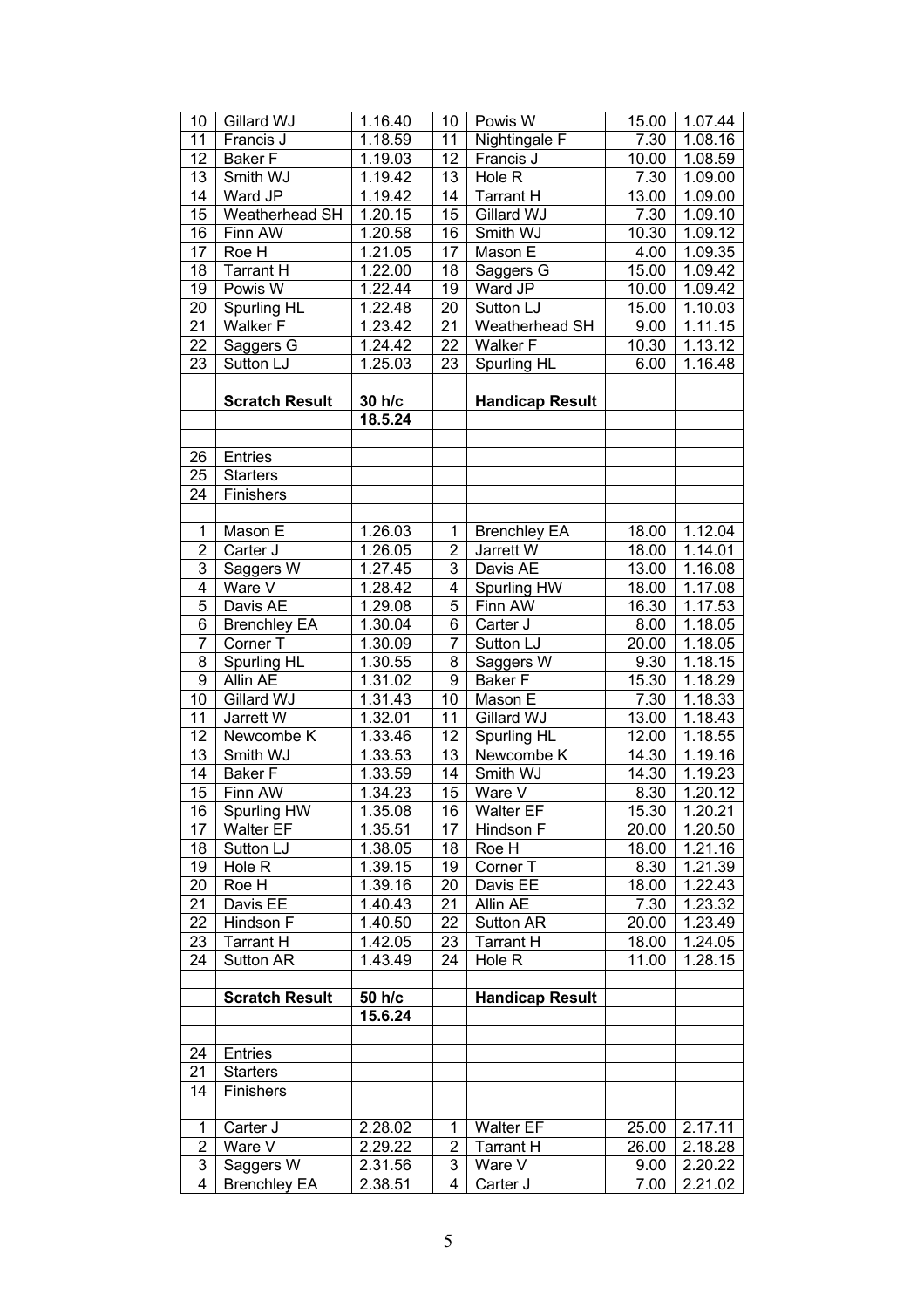| 5              | Nightingale F         | 2.39.03              | 5              | Saggers W              | 10.00              | 2.21.56 |
|----------------|-----------------------|----------------------|----------------|------------------------|--------------------|---------|
| 6              | <b>Walter EF</b>      | 2.42.11              | 6              | Ward FP                | 22.00              | 2.22.20 |
| 7              | Ward FP               | 2.44.20              | 7              | Nightingale F          | 13.00              | 2.26.03 |
| 8              | <b>Tarrant H</b>      | 2.44.28              | 8              | Newcombe K             | 18.00              | 2.26.47 |
| 9              | Newcombe K            | 2.44.47              | 9              | <b>Brenchley EA</b>    | 11.00              | 2.27.51 |
| 10             | Jarrett W             | 2.45.27              | 10             | Weatherhead SH         | 16.00              | 2.30.37 |
| 11             | Weatherhead SH        | 2.46.37              | 11             | Smith WJ               | 18.00              | 2.31.05 |
| 12             | Smith WJ              | 2.49.05              | 12             | Sutton LJ              | 26.00              | 2.31.05 |
| 13             | <b>Baker F</b>        | 2.51.15              | 13             | <b>Baker F</b>         | 18.00              | 2.33.15 |
| 14             | Sutton LJ             | 2.57.05              | 14             | Jarrett W              | $\overline{12.00}$ | 2.33.27 |
|                |                       |                      |                |                        |                    |         |
|                | <b>Scratch Result</b> | 100 h/c              |                | <b>Handicap Result</b> |                    |         |
|                |                       | 27.7.24              |                | <b>Dunlop Cup</b>      |                    |         |
|                |                       |                      |                |                        |                    |         |
| 14             | Entries               |                      |                |                        |                    |         |
| 14             | <b>Starters</b>       |                      |                |                        |                    |         |
| 7              | Finishers             |                      |                |                        |                    |         |
|                |                       |                      |                |                        |                    |         |
| 1              |                       | $5.11.\overline{55}$ |                |                        |                    |         |
| $\overline{2}$ | Southall F            |                      | 1              | Hayward J              | 55.00              | 4.59.55 |
|                | Colget G              | 5.39.42              | $\overline{2}$ | Southall F             | Scratch            | 5.11.55 |
| 3              | Hayward J             | 5.54.55              | 3              | Finn AW                | 50.00              | 5.18.22 |
| $\overline{4}$ | Gillard WJ            | 6.00.55.             | 4              | Ward FP                | 50.00              | 5.21.35 |
| 5              | <b>Baker F</b>        | 6.07.30              | 5              | Colget G               | 16.00              | 5.23.42 |
| 6              | Finn AW               | 6.08.22              | 6              | Gillard WJ             | 35.00              | 5.24.55 |
| 7              | Ward FP               | 6.11.35              | 7              | <b>Baker F</b>         | 40.00              | 5.27.30 |
|                |                       |                      |                |                        |                    |         |
|                | <b>Scratch Result</b> | 12 hours             |                | <b>Handicap Result</b> |                    |         |
|                |                       | 7.9.24               |                |                        |                    |         |
|                |                       |                      |                |                        |                    |         |
| 16             | Entries               |                      |                |                        |                    |         |
| 16             | <b>Starters</b>       |                      |                |                        |                    |         |
| 9              | Finishers             |                      |                |                        |                    |         |
|                |                       |                      |                |                        |                    |         |
| 1              | Ware V                | 204.00               | 1              | Newcombe K             | 50.00              | 226.00  |
| $\overline{2}$ | Carter J              | 197.00               | $\overline{2}$ | Potter A               | 50.00              | 224.00  |
| 3              | Newcombe K            | 176.00               | 3              | Weatherhead SH         | 45.00              | 221.00  |
| $\overline{4}$ | Nightingale F         | 176.00               | 4              | Carter J               | 23.00              | 220.00  |
| 5              | Weatherhead SH        | 176.00               | 5              | Ware V                 | 15.00              | 219.00  |
| 6              | Fox R                 | 174.25               | 6              | Hole R                 | 50.00              | 215.75  |
| 7              | Potter A              | 174.00               | 7              | Fox R                  | 40.00              | 214.25  |
| 8              | Hole R                | 165.75               | 8              | Nightingale F          | 35.00              | 211.00  |
| 9              | Ward FP               | 161.00               | 9              | Ward FP                | 50.00              | 211.00  |
|                |                       |                      |                |                        |                    |         |
|                | <b>Scratch Result</b> |                      |                | <b>Handicap Result</b> |                    |         |
|                |                       |                      |                | <b>Mayne Cup</b>       |                    |         |
|                |                       |                      |                |                        |                    |         |
| 21             | <b>Entries</b>        |                      |                |                        |                    |         |
| 19             | <b>Starters</b>       |                      |                |                        |                    |         |
| 16             | Finishers             |                      |                |                        |                    |         |
|                |                       |                      |                |                        |                    |         |
| 1              | Purchase R            | 1.11.35              | 1              | <b>Baker F</b>         | 10.00              | 1.06.16 |
| $\overline{2}$ | Allin AE              |                      |                |                        |                    |         |
|                |                       | $1.11.\overline{58}$ | 2              | Hayward J              | 6.30               | 1.06.43 |
| 3              | Saggers W             | 1.12.30              | 3              | Pulling A              | 12.00              | 1.08.16 |
| 4              | Hayward J             | 1.13.13              | 4              | <b>Gardiner F</b>      | 11.00              | 1.09.06 |
| 5              | Nightingale F         | 1.15.06              | 5              | Newcombe K             | 6.00               | 1.09.25 |
| 6              | Newcombe K            | 1.15.25              | 6              | Mash H                 | 8.00               | 1.09.28 |
| 7              | Moffatt G             | 1.16.02              | 7              | Nightingale F          | 5.15               | 1.09.51 |
| 8              | <b>Baker F</b>        | 1.16.16              | 8              | Moffatt G              | 6.00               | 1.10.02 |